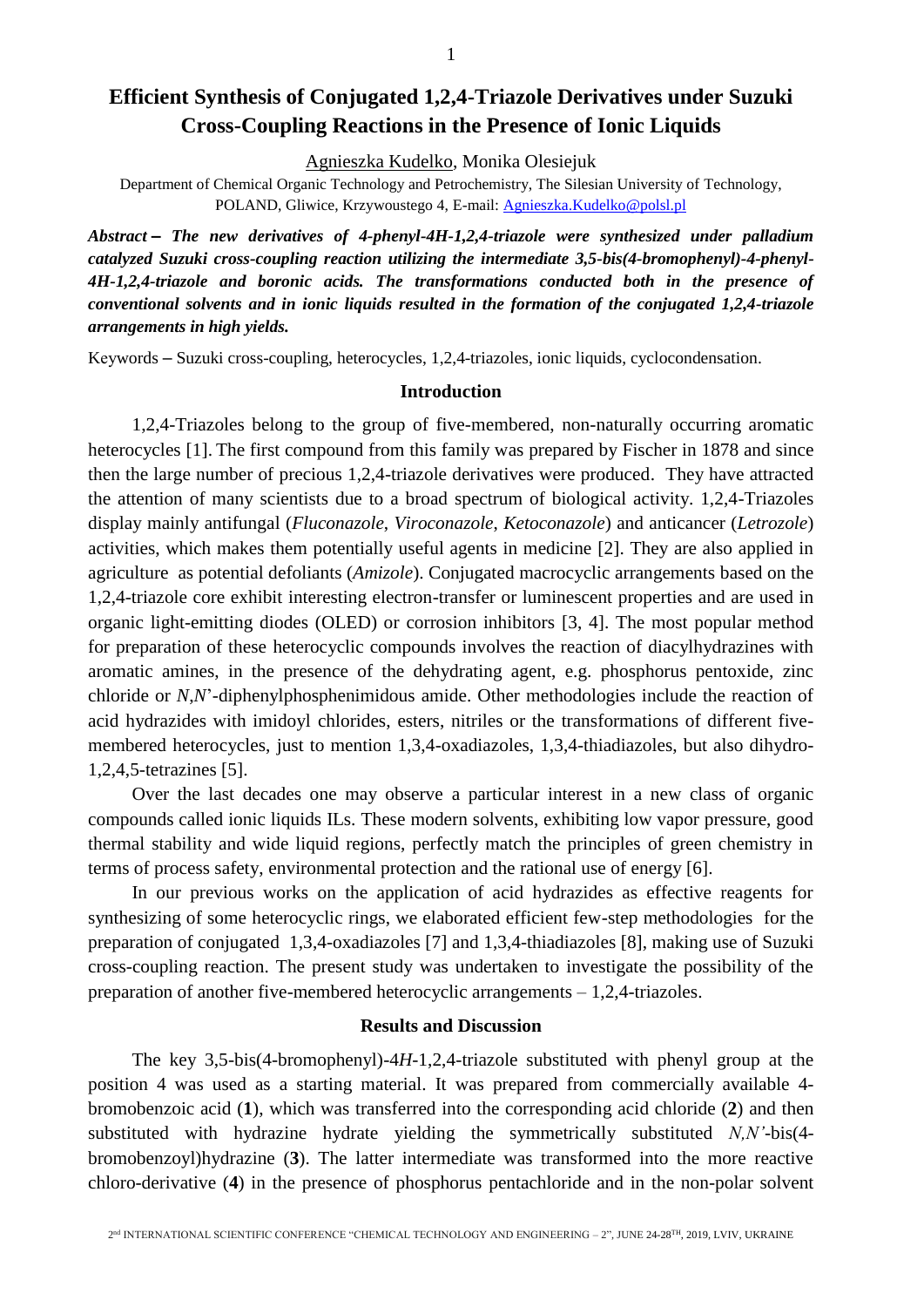toluene. The subsequent heating with excess aniline  $(C_6H_5NH_2)$  generated the key 4-phenyl-4*H*-1,2,4-triazole derivative (**5**).



Scheme 1. Synthesis of 3,5-bis(4-bromophenyl)-4-phenyl-4*H*-1,2,4-triazole (**5**) – the precursor for Suzuki cross-coupling reactions. Reagents and conditions: (*i*) SOCl2, toluene, reflux; (*ii*) NH<sub>2</sub>NH<sub>2</sub> $\bullet$ H<sub>2</sub>O, TEA, CHCl<sub>3</sub>, rt; (*iii*) PCl<sub>5</sub>, toluene, reflux; (*iv*) C<sub>6</sub>H<sub>5</sub>-NH<sub>2</sub>, toluene, reflux.

The next stage in the preparation of the conjugated 1,2,4-triazole derivatives was the Suzuki cross-coupling reaction - one of the most popular catalytic methods of C-C bond construction. The transformation was realized according to two methods: the conventional, making use of typical solvents (Scheme 2, *method A*) and alternative, applying ionic liquids ILs instead of common solvents (Scheme 2, *method B*).



 $Ar =$ phenyl (a), tiophen-3-yl (b), tiophen-2-yl (c), 4-(N, N-diphenylamino)phenyl (d), thianthren-1-yl (e)

Scheme 2. The conventional and alternative Suzuki cross-coupling reaction for 3,5-bis(4 bromophenyl)-4-phenyl-4*H*-1,2,4-triazole (**5**). Reagents and conditions: *method A* - aryl dibromide **5** (1.00 mmol), arylboronic acid **a-e** (2.50 mmol), Pd(PPh<sub>3</sub>)<sub>4</sub> (0.05 mmol), NBu<sub>4</sub>Br (0.10 mmol),  $K_2CO_3$  (10 mmol), toluene/H<sub>2</sub>O/EtOH (10:6:3 mL), oil bath 130 °C, 4-12 h; *method B* - aryl dibromide **5** (1.00 mmol), arylboronic acid **a-e** (2.50 mmol), Pd(PPh<sub>3</sub>)<sub>4</sub> (0.05 mmol), choline-OH (10 mL), MW, 125 °C, 10 min.

Regardless of the method used, each reaction between the starting 4-phenyl-4*H*-1,2,4 triazole (**5**) and boronic acid (**a-e**) was conducted in the presence of 5 mol% palladium catalyst Pd(PPh3)4. The conventional transformation (*method A*) proceeded in a two-phase toluene/H<sub>2</sub>O/EtOH solvent system and in the presence of  $K_2CO_3$ , playing a role of base, and a phase transfer catalyst NBu4Br. The second alternative transformation (*method B*) was successfully conducted in choline hydroxide solution (IL), acting here both as a green solvent and as a base, necessary to facilitate the transmetallation step. Additionally, we found that the IL can be regenerated and recycled into the reaction with only a slight decrease in product yield after five cycles. Both presented methodologies have led to obtain a new symmetrical conjugated 1,2,4-triazole derivatives **6a-e** in high yields. However, the alternative methodology making use of ionic liquid IL has the advantage of providing the desired products rapidly, and in high yields